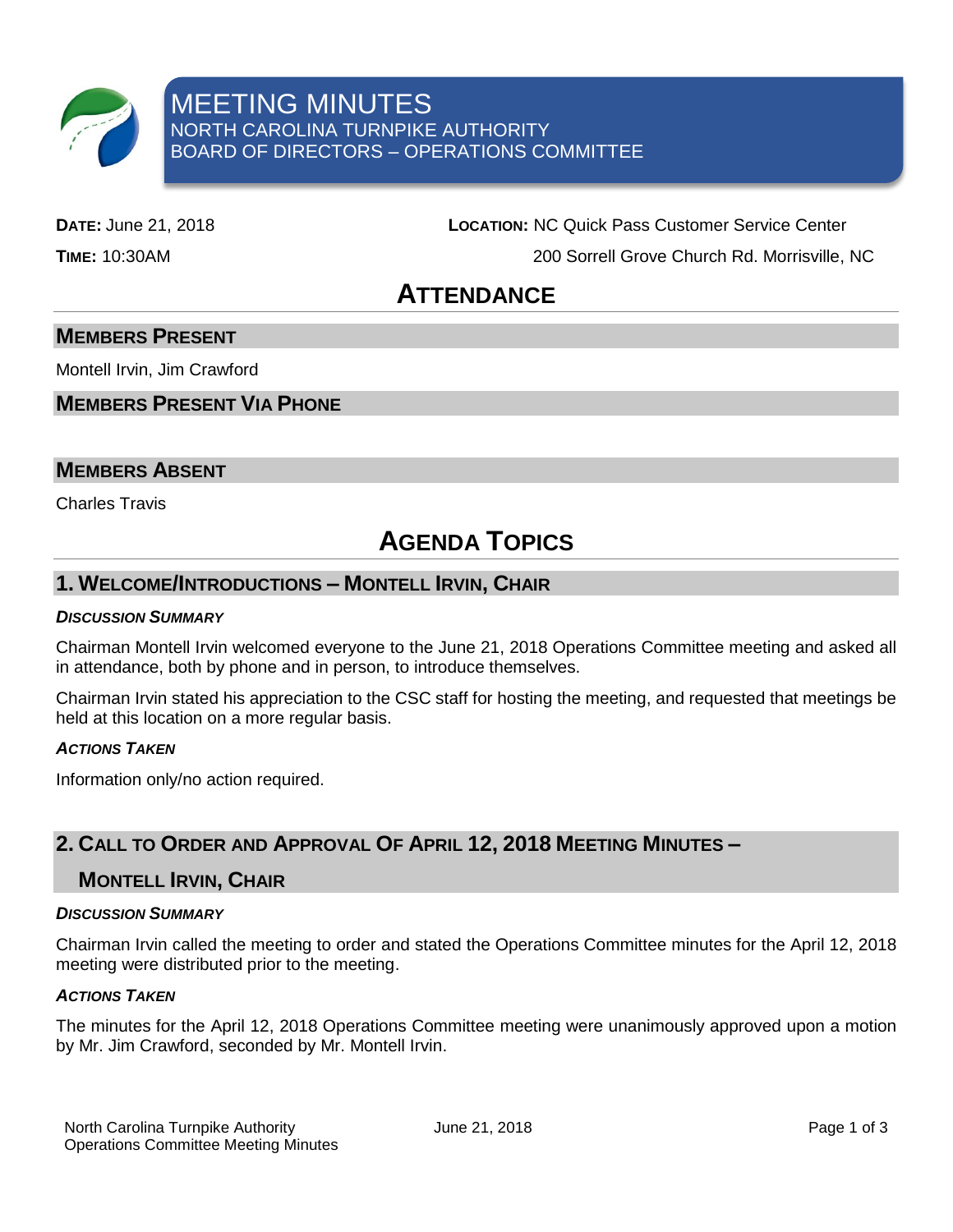# **3. OPENING COMMENTS – BEAU MEMORY, NCTA EXECUTIVE DIRECTOR**

#### *DISCUSSION SUMMARY*

Mr. Memory began his opening comments with an update on the Triangle Expressway, stating revenue for the month of April was 39% above projections and 14% year-over-year with more than \$4.1 million earned.

The month of May remained strong with over four million transactions, more than 8.8% year-over-year increase. The NC Quick Pass Transponder AVI rate made up almost 60% of the May transactions, and the Customer Service Center sold over 9,500 Transponders.

Mr. Memory stated that he and Deputy Director Marvin Butler attended the June 13<sup>th</sup> E-ZPass Executive Management Committee meeting in Alexandria Bay, NY. He stated that the meeting was very informative and that he and Marvin are encouraged by how the group has grown.

Mr. Memory stated he met with several Charlotte leaders and Division of Highway representatives on local area projects and progression. Mr. Irvin inquired about the Monroe timeline and why the early opening date has slipped. Mr. Memory explained that the division was not able to provide a reason for the change, but it was understandably frustrating for Turnpike staff.

Mr. Irvin asked if there was any indication that they will not complete by November. Mr. Memory stated that he and Turnpike has been assured they will make the November opening date.

#### *ACTIONS TAKEN*

Information only/no action required.

# **4. MONROE EXPRESSWAY ROADWAY TOLL COLLECTION SYSTEM OVERVIEW– ANDY LELEWSKI, P.E., GREG VARI, CONSULTANT**

#### *DISCUSSION SUMMARY*

Mr. Andy Lelewski and Mr. Greg Vari updated the committee on Monroe Expressway Roadway Toll Collection System.

Mr. Irvin inquired about Virginia Department of Transportation and their transaction process. Mr. Memory explained that VDOT differs from North Carolina because they only process transponder transactions from E-ZPass and the P3 Private Partner is responsible for all post pay transactions.

Mr. Memory inquired if toll gantries like the ones installed on Monroe will be applied to Triangle Expressway. Mr. Lelewski explained that yes, this will be applied to Triangle Expressway.

Mr. Irvin inquired about retrofitting the equipment like Monroe to Triangle Expressway, Mr. Memory explained that there is a procurement already on the street. He stated he is hoping to see that begin in 6 months or more.

#### *ACTIONS TAKEN*

Information only/no action required.